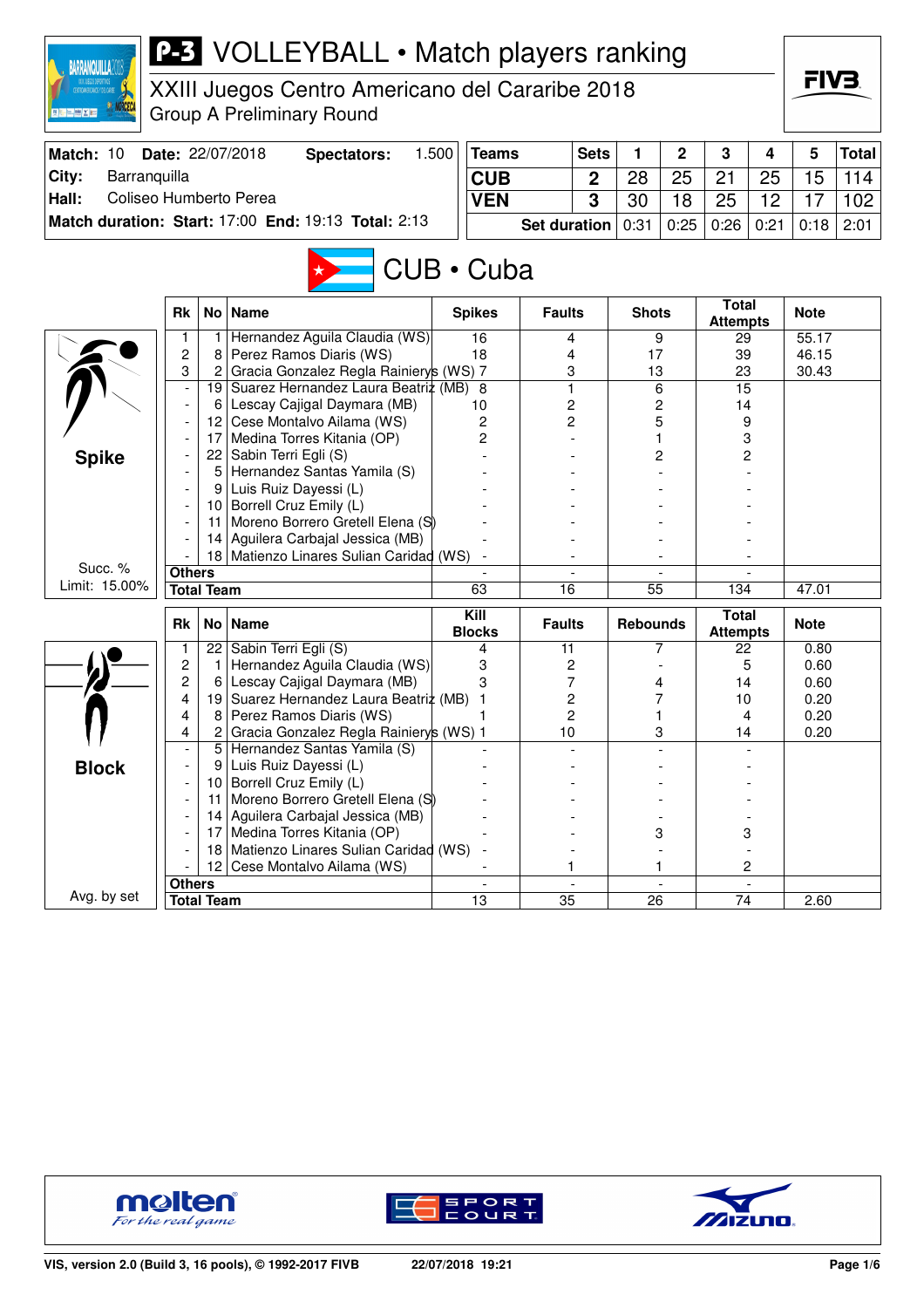| <b>BARRANQUILLA201</b>          |               |                   | <b>P-3</b> VOLLEYBALL • Match players ranking                       |       |                 |                     |                |                             |                          |                                 |      |              |              |
|---------------------------------|---------------|-------------------|---------------------------------------------------------------------|-------|-----------------|---------------------|----------------|-----------------------------|--------------------------|---------------------------------|------|--------------|--------------|
|                                 |               |                   | XXIII Juegos Centro Americano del Cararibe 2018                     |       |                 |                     |                |                             |                          |                                 |      | FIV3         |              |
| ※ 百度 2日                         |               |                   | <b>Group A Preliminary Round</b>                                    |       |                 |                     |                |                             |                          |                                 |      |              |              |
| Match: 10                       |               |                   | Date: 22/07/2018<br><b>Spectators:</b>                              | 1.500 | <b>Teams</b>    |                     | <b>Sets</b>    | 1                           | $\mathbf 2$              | 3                               | 4    | 5            | <b>Total</b> |
| City:<br>Barranquilla           |               |                   |                                                                     |       | <b>CUB</b>      |                     | $\overline{2}$ | 28                          | 25                       | 21                              | 25   | 15           | 114          |
| Hall:<br>Coliseo Humberto Perea |               |                   |                                                                     |       | <b>VEN</b>      |                     | 3              | 30                          | 18                       | 25                              | 12   | 17           | 102          |
|                                 |               |                   | Match duration: Start: 17:00 End: 19:13 Total: 2:13                 |       |                 | <b>Set duration</b> |                | 0:31                        | 0:25                     | 0:26                            | 0:21 | 0:18         | 2:01         |
|                                 |               |                   |                                                                     |       | CUB · Cuba      |                     |                |                             |                          |                                 |      |              |              |
|                                 | <b>Rk</b>     | No <sub>1</sub>   | <b>Name</b>                                                         |       | Aces            | <b>Faults</b>       |                | <b>Serve</b><br><b>Hits</b> |                          | <b>Total</b><br><b>Attempts</b> |      | <b>Note</b>  |              |
|                                 |               |                   | 22 Sabin Terri Egli (S)                                             |       | 3               | 2                   |                | 18                          |                          | 23                              |      | 0.60         |              |
|                                 | 1<br>3        | 8<br>6            | Perez Ramos Diaris (WS)<br>Lescay Cajigal Daymara (MB)              |       | 3<br>2          | 2                   |                | 16<br>17                    |                          | 21<br>19                        |      | 0.60<br>0.40 |              |
|                                 | 3             | 2                 | Gracia Gonzalez Regla Rainiery's (WS) 2                             |       |                 | 1                   |                | 10                          |                          | 13                              |      | 0.40         |              |
|                                 | 5             | 1.                | Hernandez Aguila Claudia (WS)                                       |       |                 | 3                   |                | 15                          |                          | 19                              |      | 0.20         |              |
|                                 |               |                   | 5 Hernandez Santas Yamila (S)                                       |       |                 |                     |                |                             |                          |                                 |      |              |              |
|                                 |               | 9                 | Luis Ruiz Dayessi (L)                                               |       |                 |                     |                |                             |                          |                                 |      |              |              |
| <b>Serve</b>                    |               |                   | 10 Borrell Cruz Emily (L)                                           |       |                 |                     |                |                             |                          |                                 |      |              |              |
|                                 |               | 11                | Moreno Borrero Gretell Elena (S)<br>12 Cese Montalvo Ailama (WS)    |       |                 |                     |                |                             | 2                        | 2                               |      |              |              |
|                                 |               |                   | 14 Aguilera Carbajal Jessica (MB)                                   |       |                 |                     |                |                             | 3                        | 3                               |      |              |              |
|                                 |               | 17                | Medina Torres Kitania (OP)                                          |       |                 |                     |                |                             |                          |                                 |      |              |              |
|                                 |               | 18                | Matienzo Linares Sulian Caridad (WS)                                |       |                 |                     |                |                             |                          |                                 |      |              |              |
|                                 |               | 19                | Suarez Hernandez Laura Beatriz (MB)                                 |       |                 | 1                   |                | 12                          |                          | 13                              |      |              |              |
| Avg. by set                     | <b>Others</b> | <b>Total Team</b> |                                                                     |       | 11              | 9                   | $\blacksquare$ | 94                          |                          | 114                             |      | 2.20         |              |
|                                 |               |                   |                                                                     |       |                 |                     |                |                             |                          |                                 |      |              |              |
| <b>Team</b>                     |               |                   | Opponent errors & Team faults                                       |       | 27              | 5                   |                |                             |                          | 32                              |      |              |              |
|                                 | <b>Rk</b>     |                   | No   Name                                                           |       | <b>Digs</b>     | <b>Faults</b>       |                | <b>Receptions</b>           |                          | <b>Total</b><br><b>Attempts</b> |      | <b>Note</b>  |              |
|                                 | 1             | 1                 | Hernandez Aguila Claudia (WS)                                       |       | 19              | 9                   |                |                             | 8                        | 36                              |      | 3.80         |              |
|                                 | 2             | 8                 | Perez Ramos Diaris (WS)                                             |       | 6               | 11                  |                |                             | 4                        | 21                              |      | 1.20         |              |
|                                 | 3<br>4        |                   | 10 Borrell Cruz Emily (L)<br>Gracia Gonzalez Regla Rainierys (WS) 3 |       | 4               | 2                   |                | 1                           | 5                        | 5<br>10                         |      | 0.80<br>0.60 |              |
|                                 | 4             | 2<br>9            | Luis Ruiz Dayessi (L)                                               |       | З               | 3                   |                |                             | 4                        | 10                              |      | 0.60         |              |
|                                 | 4             | 6                 | Lescay Cajigal Daymara (MB)                                         |       | 3               | 2                   |                | 1                           |                          | 6                               |      | 0.60         |              |
|                                 | 7             | 22                | Sabin Terri Egli (S)                                                |       | $\overline{c}$  | 3                   |                |                             | 9                        | 14                              |      | 0.40         |              |
| <b>Dig</b>                      | 8             |                   | 19 Suarez Hernandez Laura Beatriz (MB)                              |       | $\mathbf{1}$    | 1                   |                |                             | 7                        |                                 | 9    | 0.20         |              |
|                                 |               | 5                 | Hernandez Santas Yamila (S)                                         |       |                 |                     |                |                             |                          |                                 |      |              |              |
|                                 |               | 11                | Moreno Borrero Gretell Elena (S)                                    |       |                 |                     |                |                             |                          |                                 |      |              |              |
|                                 |               | 12<br>14          | Cese Montalvo Ailama (WS)<br>Aguilera Carbajal Jessica (MB)         |       |                 |                     |                |                             |                          |                                 |      |              |              |
|                                 |               | 17                | Medina Torres Kitania (OP)                                          |       |                 |                     |                |                             |                          |                                 |      |              |              |
|                                 |               |                   | 18 Matienzo Linares Sulian Caridad (WS)                             |       |                 |                     |                |                             |                          |                                 |      |              |              |
|                                 | <b>Others</b> |                   |                                                                     |       |                 |                     | $\overline{a}$ |                             | $\overline{\phantom{a}}$ |                                 |      |              |              |
| Avg. by set                     |               | <b>Total Team</b> |                                                                     |       | $\overline{41}$ | $\overline{31}$     |                | 40                          |                          | 112                             |      | 8.20         |              |





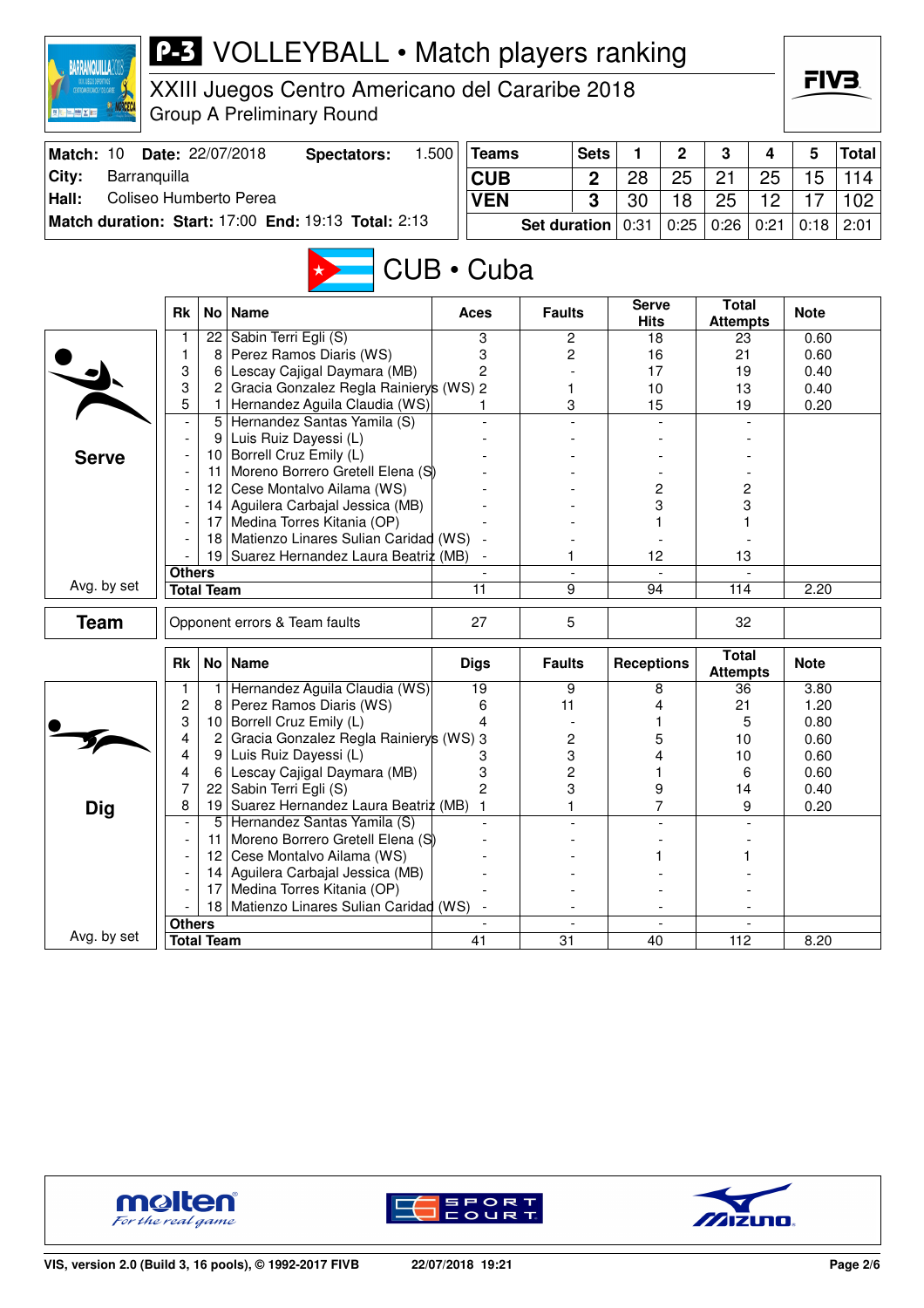

XXIII Juegos Centro Americano del Cararibe 2018 Group A Preliminary Round

|       | Match: 10 Date: 22/07/2018                          | Spectators: | .500 | Teams                                                  | <b>Sets</b> |    | 2 <sub>1</sub> | $\overline{\mathbf{3}}$ | $\overline{\mathbf{4}}$ | 5 | Total            |
|-------|-----------------------------------------------------|-------------|------|--------------------------------------------------------|-------------|----|----------------|-------------------------|-------------------------|---|------------------|
| City: | Barranquilla                                        |             |      | <b>CUB</b>                                             |             | 28 | 25             | -21                     | 25                      |   | $15 \mid 114$    |
| Hall: | Coliseo Humberto Perea                              |             |      | <b>VEN</b>                                             |             | 30 | 18             | 25                      | 12                      |   | 102 <sub>1</sub> |
|       | Match duration: Start: 17:00 End: 19:13 Total: 2:13 |             |      | Set duration   0:31   0:25   0:26   0:21   0:18   2:01 |             |    |                |                         |                         |   |                  |

# CUB • Cuba

|                         | <b>Rk</b>                |                   | No   Name                               | <b>Running</b><br><b>Sets</b> | <b>Faults</b>            | <b>Still</b><br><b>Sets</b> | <b>Total</b><br><b>Attempts</b> | <b>Note</b> |
|-------------------------|--------------------------|-------------------|-----------------------------------------|-------------------------------|--------------------------|-----------------------------|---------------------------------|-------------|
|                         | 1                        | 22                | Sabin Terri Egli (S)                    | 33                            |                          | 80                          | 113                             | 6.60        |
|                         |                          | $\overline{c}$    | Gracia Gonzalez Regla Rainierys (WS) -  |                               |                          | $\overline{c}$              | 2                               |             |
| $\mathbf{\psi}$         | $\overline{\phantom{a}}$ | 5                 | Hernandez Santas Yamila (S)             |                               |                          |                             |                                 |             |
|                         |                          | 8                 | Perez Ramos Diaris (WS)                 |                               |                          | 4                           | 4                               |             |
|                         |                          | 9                 | Luis Ruiz Dayessi (L)                   |                               |                          | 3                           | 3                               |             |
|                         |                          | 10 <sup>1</sup>   | Borrell Cruz Emily (L)                  |                               |                          | 4                           | 4                               |             |
|                         |                          | 11                | Moreno Borrero Gretell Elena (S)        |                               |                          |                             |                                 |             |
| <b>Set</b>              |                          | 12 <sup>2</sup>   | Cese Montalvo Ailama (WS)               |                               |                          |                             |                                 |             |
|                         |                          | 14                | Aguilera Carbajal Jessica (MB)          |                               |                          |                             |                                 |             |
|                         |                          | 17                | Medina Torres Kitania (OP)              |                               |                          |                             |                                 |             |
|                         |                          | 18                | Matienzo Linares Sulian Caridad (WS)    |                               |                          |                             |                                 |             |
|                         |                          |                   | 19 Suarez Hernandez Laura Beatriz (MB)  | $\overline{\phantom{a}}$      |                          | 4                           | 4                               |             |
|                         |                          | 6                 | Lescay Cajigal Daymara (MB)             |                               |                          | 2                           | 3                               |             |
|                         |                          |                   | Hernandez Aguila Claudia (WS)           |                               |                          |                             | $\overline{c}$                  |             |
|                         | <b>Others</b>            |                   |                                         |                               | $\overline{\phantom{a}}$ |                             |                                 |             |
| Avg. by set             |                          | <b>Total Team</b> |                                         | 33                            | $\overline{c}$           | 101                         | 136                             | 6.60        |
|                         |                          |                   |                                         |                               |                          |                             |                                 |             |
|                         | <b>Rk</b>                |                   | No   Name                               | <b>Excellents</b>             | <b>Faults</b>            | <b>Serve</b>                | <b>Total</b>                    | <b>Note</b> |
|                         | 1                        | 10                | Borrell Cruz Emily (L)                  | 20                            |                          | <b>Receptions</b><br>18     | <b>Attempts</b><br>38           | 52.63       |
|                         | 2                        | 1                 | Hernandez Aguila Claudia (WS)           | 9                             |                          | 15                          | 24                              | 37.50       |
|                         | 3                        | 8                 | Perez Ramos Diaris (WS)                 | 13                            | 4                        | 12                          | 29                              | 31.03       |
|                         | $\overline{\phantom{a}}$ | 6                 | Lescay Cajigal Daymara (MB)             |                               |                          |                             |                                 |             |
|                         | $\overline{\phantom{a}}$ | 19                | Suarez Hernandez Laura Beatriz (MB)     |                               |                          |                             |                                 |             |
|                         |                          | 2                 | Gracia Gonzalez Regla Rainiery's (WS) - |                               |                          |                             |                                 |             |
|                         |                          | 5                 | Hernandez Santas Yamila (S)             |                               |                          |                             |                                 |             |
|                         |                          | 9                 | Luis Ruiz Dayessi (L)                   |                               |                          |                             |                                 |             |
| <b>Reception</b>        |                          | 11                | Moreno Borrero Gretell Elena (S)        |                               |                          |                             |                                 |             |
|                         |                          | 12                | Cese Montalvo Ailama (WS)               |                               |                          |                             |                                 |             |
|                         |                          | 14                | Aguilera Carbajal Jessica (MB)          |                               |                          |                             |                                 |             |
|                         |                          | 17                | Medina Torres Kitania (OP)              |                               |                          |                             |                                 |             |
|                         |                          | 18                | Matienzo Linares Sulian Caridad (WS)    |                               |                          |                             |                                 |             |
|                         |                          | 22                | Sabin Terri Egli (S)                    |                               |                          |                             |                                 |             |
| Eff. %<br>Limit: 20.00% | <b>Others</b>            | <b>Total Team</b> |                                         | 43                            | 4                        | 46                          | 93                              | 41.94       |





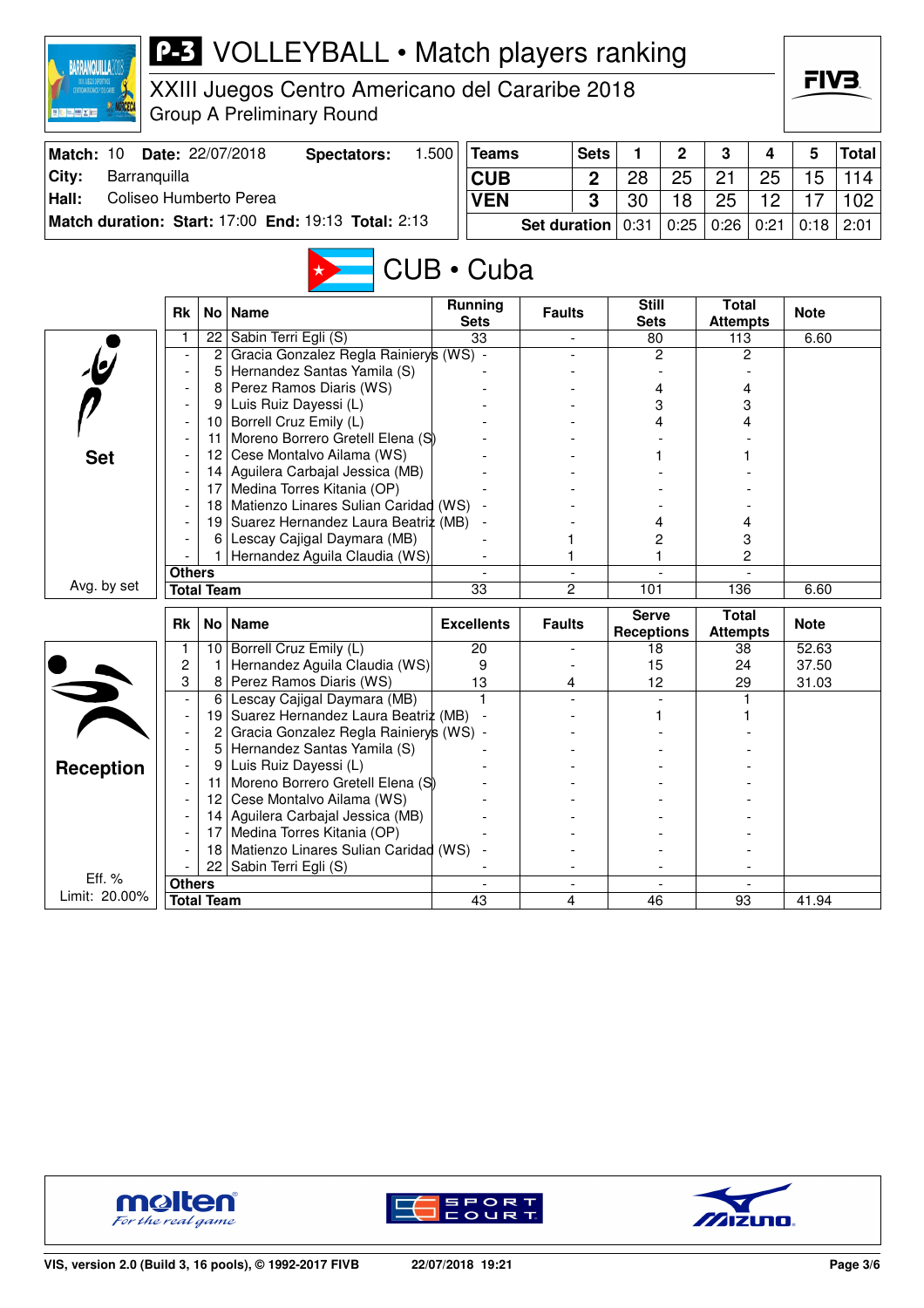| onnail                                                          |  |  |
|-----------------------------------------------------------------|--|--|
| XXIII DUEGOS DEPORTIVOS<br><b>CENTROANERICANOS Y DEL CARIBE</b> |  |  |
|                                                                 |  |  |
| <b>The</b>                                                      |  |  |

XXIII Juegos Centro Americano del Cararibe 2018 Group A Preliminary Round

| Match: 10 | <b>Date: 22/07/2018</b>                             | Spectators: | .500 | Teams                                                  | <b>Sets</b> |    | $\overline{2}$ | - 3  | 4  | 5  | Total |
|-----------|-----------------------------------------------------|-------------|------|--------------------------------------------------------|-------------|----|----------------|------|----|----|-------|
| ⊺Citv:    | Barranguilla                                        |             |      | <b>CUB</b>                                             | 2           | 28 | 25             | 21   | 25 | 15 | 114   |
| Hall:     | Coliseo Humberto Perea                              |             |      | <b>VEN</b>                                             |             | 30 | 18             | - 25 | 12 |    | 102   |
|           | Match duration: Start: 17:00 End: 19:13 Total: 2:13 |             |      | Set duration   0:31   0:25   0:26   0:21   0:18   2:01 |             |    |                |      |    |    |       |

#### VEN • Venezuela  $x^{k+k}$

|               | <b>Rk</b>                |                   | No   Name                          | <b>Spikes</b>             | <b>Faults</b>  | <b>Shots</b>             | <b>Total</b><br><b>Attempts</b> | <b>Note</b> |
|---------------|--------------------------|-------------------|------------------------------------|---------------------------|----------------|--------------------------|---------------------------------|-------------|
|               |                          | 11                | Valdez Pol Nelmaira (WS)           | 25                        | 4              | 20                       | 49                              | 51.02       |
|               | $\overline{2}$           | 6                 | Chourios Iberia (WS)               | 18                        | 8              | 11                       | 37                              | 48.65       |
|               | 3                        | 1                 | Serrano Meriyen (MB)               | 9                         | 5              | 10                       | 24                              | 37.50       |
|               | $\overline{\phantom{a}}$ | 4                 | Medina Chacoa Winderlys Gisel (WS) | $\overline{\overline{3}}$ | $\overline{5}$ | $\overline{5}$           | 13                              |             |
|               | $\blacksquare$           | 12                | Serrano Madelein (MB)              |                           | 2              | 6                        | 9                               |             |
|               |                          | 8                 | Regalado Juliennis (WS)            | 4                         | 1              | 3                        | 8                               |             |
|               |                          | 13                | Burguillos Yordalys (MB)           |                           |                | 3                        | 4                               |             |
| <b>Spike</b>  |                          | 15                | Paredes Diana (S)                  | 2                         |                |                          | 3                               |             |
|               |                          | 2                 | Mendez Marian (L)                  |                           |                |                          |                                 |             |
|               |                          | 5                 | Segura Ramirez Karyanlys Jose (L)  |                           |                |                          |                                 |             |
|               |                          | 7                 | Belisario Johenlis (OP)            |                           |                |                          |                                 |             |
|               |                          |                   | 10 Pesce Fabiana (S)               |                           |                |                          |                                 |             |
|               |                          |                   |                                    |                           |                |                          |                                 |             |
|               |                          |                   |                                    |                           |                |                          |                                 |             |
| Succ. %       | <b>Others</b>            |                   |                                    |                           |                |                          |                                 |             |
| Limit: 15.00% |                          | <b>Total Team</b> |                                    | 62                        | 26             | $\overline{59}$          | 147                             | 42.18       |
|               | <b>Rk</b>                |                   | No   Name                          | Kill<br><b>Blocks</b>     | <b>Faults</b>  | <b>Rebounds</b>          | <b>Total</b><br><b>Attempts</b> | <b>Note</b> |
|               |                          | 12 <sup>2</sup>   | Serrano Madelein (MB)              | 3                         | 3              | 2                        | 8                               | 0.60        |
|               | $\mathbf{1}$             | 11                | Valdez Pol Nelmaira (WS)           | 3                         | 4              |                          | 7                               | 0.60        |
|               | 3                        | 13                | Burguillos Yordalys (MB)           |                           |                | 3                        | 4                               | 0.20        |
|               | 3                        | 4                 | Medina Chacoa Winderlys Gisel (WS) | 1                         | 2              | 3                        | 6                               | 0.20        |
|               | 3                        | 6                 | Chourios Iberia (WS)               |                           | 3              | 4                        | 8                               | 0.20        |
|               | $\blacksquare$           | $\overline{c}$    | Mendez Marian (L)                  |                           |                |                          |                                 |             |
|               |                          | 5                 | Segura Ramirez Karyanlys Jose (L)  |                           |                |                          |                                 |             |
| <b>Block</b>  |                          |                   | Belisario Johenlis (OP)            |                           |                |                          |                                 |             |
|               |                          | 10                | Pesce Fabiana (S)                  |                           |                |                          |                                 |             |
|               |                          | 1                 | Serrano Meriyen (MB)               |                           | 4              | 13                       | 17                              |             |
|               |                          | 8                 | Regalado Juliennis (WS)            |                           | 2              | 2                        | 4                               |             |
|               |                          | 15                | Paredes Diana (S)                  |                           | 3              | 2                        | 5                               |             |
|               |                          |                   |                                    |                           |                |                          |                                 |             |
|               |                          |                   |                                    |                           |                |                          |                                 |             |
|               |                          |                   |                                    |                           |                |                          |                                 |             |
| Avg. by set   | <b>Others</b>            |                   |                                    | $\overline{\phantom{a}}$  | $\overline{a}$ | $\overline{\phantom{a}}$ |                                 |             |





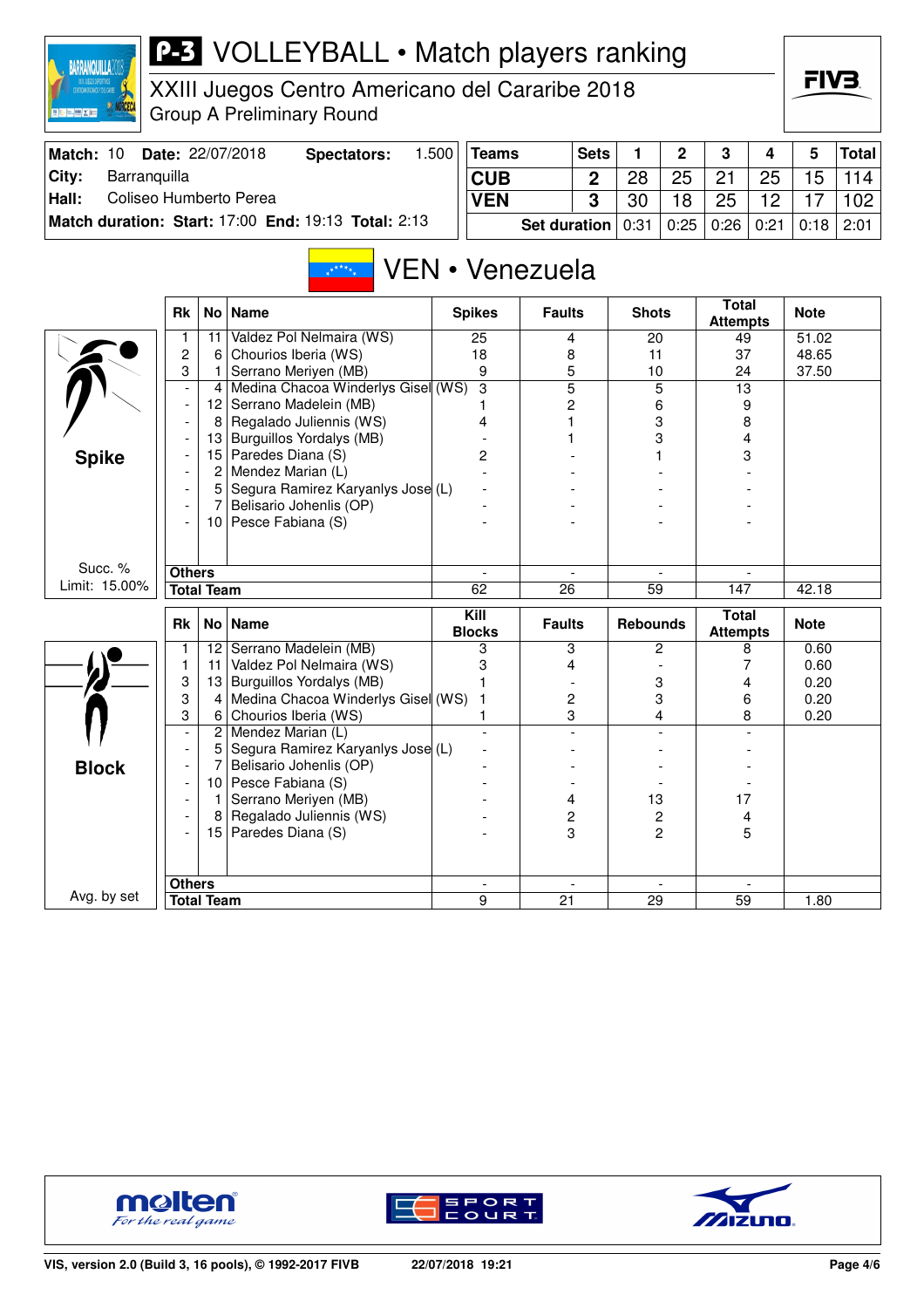

XXIII Juegos Centro Americano del Cararibe 2018 Group A Preliminary Round

| Match: 10 | <b>Date: 22/07/2018</b>                             | Spectators: | .500 | <b>Teams</b>          | <b>Sets</b> |    | $\overline{\mathbf{2}}$          | $\mathbf{3}$ | $\overline{4}$    | 5               | Total |
|-----------|-----------------------------------------------------|-------------|------|-----------------------|-------------|----|----------------------------------|--------------|-------------------|-----------------|-------|
| City:     | Barranguilla                                        |             |      | <b>CUB</b>            |             | 28 | 25                               | 21           | 25                | 15 <sup>1</sup> | 114   |
| Hall:     | Coliseo Humberto Perea                              |             |      | <b>VEN</b>            | 3           | 30 | 18                               | 25           | $12 \overline{ }$ | 17              | 102   |
|           | Match duration: Start: 17:00 End: 19:13 Total: 2:13 |             |      | Set duration $ 0:31 $ |             |    | 0:25   0:26   0:21   0:18   2:01 |              |                   |                 |       |

#### VEN • Venezuela  $\sqrt{x^2 + x^2}$

|              | <b>Rk</b>                |                   | No   Name                          | <b>Aces</b>                    | <b>Faults</b>            | <b>Serve</b><br><b>Hits</b>    | <b>Total</b><br><b>Attempts</b> | <b>Note</b> |
|--------------|--------------------------|-------------------|------------------------------------|--------------------------------|--------------------------|--------------------------------|---------------------------------|-------------|
|              | 1                        | 1                 | Serrano Meriyen (MB)               | 3                              | $\overline{2}$           | 9                              | 14                              | 0.60        |
|              | $\overline{c}$           | 6                 | Chourios Iberia (WS)               | 1                              | $\overline{2}$           | 18                             | 21                              | 0.20        |
|              | $\overline{\phantom{a}}$ | $\overline{c}$    | Mendez Marian (L)                  | $\overline{\phantom{a}}$       | $\overline{\phantom{a}}$ | $\overline{a}$                 |                                 |             |
|              | $\overline{\phantom{a}}$ | 4                 | Medina Chacoa Winderlys Gisel (WS) | $\sim$                         |                          | 7                              | $\overline{7}$                  |             |
|              | $\overline{\phantom{a}}$ | 5                 | Segura Ramirez Karyanlys Jose (L)  |                                |                          |                                |                                 |             |
|              | $\overline{\phantom{a}}$ | $\overline{7}$    | Belisario Johenlis (OP)            |                                |                          |                                |                                 |             |
|              |                          |                   | 10 Pesce Fabiana (S)               |                                |                          | 1                              | 1                               |             |
| <b>Serve</b> |                          | 12                | Serrano Madelein (MB)              |                                |                          | 4                              | 4                               |             |
|              | $\overline{a}$           |                   | 13 Burguillos Yordalys (MB)        |                                |                          | 3                              | 3                               |             |
|              | $\overline{a}$           |                   | 15 Paredes Diana (S)               |                                | 1                        | 21                             | 22                              |             |
|              | $\overline{\phantom{a}}$ | 11                | Valdez Pol Nelmaira (WS)           |                                | 2                        | 17                             | 19                              |             |
|              | $\blacksquare$           | 8                 | Regalado Juliennis (WS)            |                                | $\overline{2}$           | 9                              | 11                              |             |
|              |                          |                   |                                    |                                |                          |                                |                                 |             |
|              |                          |                   |                                    |                                |                          |                                |                                 |             |
| Avg. by set  | <b>Others</b>            |                   |                                    | $\overline{\phantom{a}}$       | $\overline{\phantom{a}}$ |                                |                                 |             |
|              |                          | <b>Total Team</b> |                                    | 4                              | 9                        | 89                             | 102                             | 0.80        |
| <b>Team</b>  |                          |                   | Opponent errors & Team faults      | 27                             | 8                        |                                | 35                              |             |
|              |                          |                   |                                    |                                |                          |                                |                                 |             |
|              |                          |                   |                                    |                                |                          |                                |                                 |             |
|              | <b>Rk</b>                |                   | No   Name                          | <b>Digs</b>                    | <b>Faults</b>            | <b>Receptions</b>              | <b>Total</b><br><b>Attempts</b> | <b>Note</b> |
|              | 1                        | 5                 | Segura Ramirez Karyanlys Jose (L)  | $\overline{21}$                | $\overline{10}$          | 6                              | 37                              | 4.20        |
|              | $\overline{c}$           | 6                 | Chourios Iberia (WS)               | 13                             | 6                        | 7                              | 26                              | 2.60        |
|              | 3                        | 11                | Valdez Pol Nelmaira (WS)           | 7                              | 4                        | 7                              | 18                              | 1.40        |
|              | 4                        | 4                 | Medina Chacoa Winderlys Gisel (WS) | $\overline{4}$                 | 3                        | 4                              | 11                              | 0.80        |
|              | 4                        | 15                | Paredes Diana (S)                  | 4                              | 4                        | 5                              | 13                              | 0.80        |
|              | 6                        | 8                 | Regalado Juliennis (WS)            | 1                              | 5                        | $\overline{c}$                 | 8                               | 0.20        |
|              | $\overline{\phantom{a}}$ |                   | 2 Mendez Marian (L)                |                                |                          |                                |                                 |             |
| <b>Dig</b>   | $\overline{\phantom{a}}$ | 7                 | Belisario Johenlis (OP)            |                                |                          |                                |                                 |             |
|              | $\overline{\phantom{a}}$ |                   | 12 Serrano Madelein (MB)           |                                |                          |                                |                                 |             |
|              | $\overline{\phantom{a}}$ |                   | 13 Burguillos Yordalys (MB)        |                                |                          |                                |                                 |             |
|              | $\overline{\phantom{a}}$ | 1 <sup>1</sup>    | Serrano Meriyen (MB)               |                                | 5                        | 1                              | 6                               |             |
|              |                          |                   | 10 Pesce Fabiana (S)               |                                | 1                        |                                | 1                               |             |
|              |                          |                   |                                    |                                |                          |                                |                                 |             |
|              |                          |                   |                                    |                                |                          |                                |                                 |             |
| Avg. by set  | <b>Others</b>            | <b>Total Team</b> |                                    | $\overline{\phantom{a}}$<br>50 | $\blacksquare$<br>38     | $\overline{\phantom{a}}$<br>32 | $\overline{\phantom{a}}$<br>120 | 10.00       |